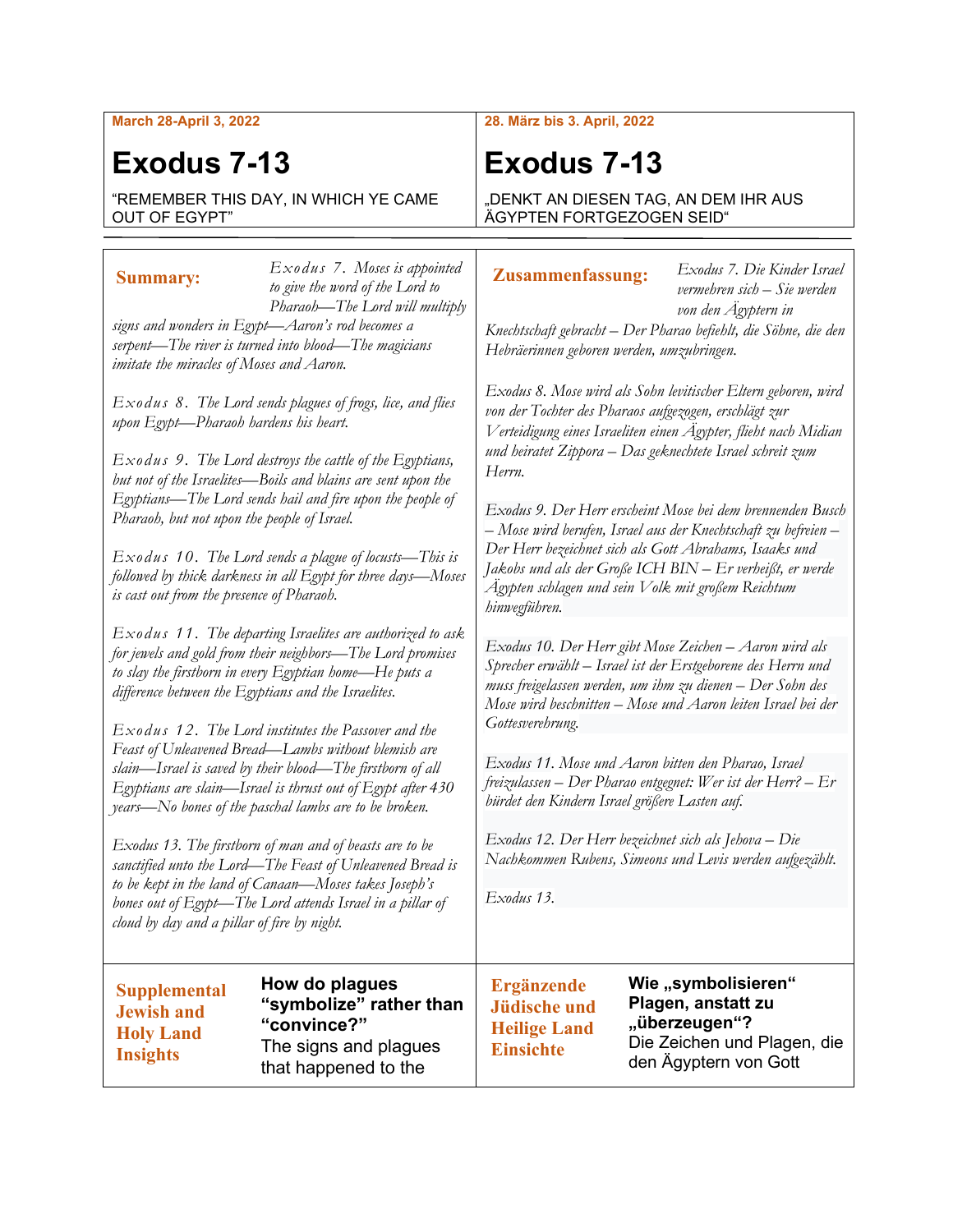Egyptians from God at the hand of Moses showed God's power yet did not change the heart of Pharaoh. In some cases, the Pharaohs' magicians even imitated or counterfeited the miracles. As mentioned in the previous lesson, the Passover story includes plagues brought on the Egyptians, (not convincingly) . . . however they may have been symbolic. The first and last plague parallel miracles of the Savior. His first miracle was changing of water into new wine (better than the old) is opposite of the Egyptian's water turning to undrinkable "blood." The ten ancient plagues are mentioned in the Passover meal. (Some can be compared to modern plagues). "According to Exodus the plagues were: **1)** BLOOD. The river Nile, the main source of water for ancient Egypt, turned to blood. Its pollution was disastrous: the river stank, fish died, and the Egyptians searched desperately for fresh water. **2)** FROGS. They covered the land, and found their way into the people's homes, clothing, and food. **3)** LICE. "As thick as the dust of the earth," they attacked both man and beast. **4)** SWARMS OF FLIES, which "ruined all the land of Egypt." **5**) PESTILENCE. The livestock of the Egyptians perished from virulent diseases. 6. BOILS. They afflicted men and animals causing much discomfort. **7**) HAIL AND FIRE of such intensity that they destroyed not only plant life, but also beasts and men. **8**) LOCUSTS, so numerous that they "darkened the land," and ate every growing thing that had survived the hail. **9)** DARKNESS, a pitch darkness that lasted for three days and nights. It was so thick that the lamps lit by the Egyptians could not penetrate it. **10)** DEATH OF THE FIRSTBORN. (It was) the last and most terrible of the plagues. Every firstborn child of man and beast perished in one night at midnight. **(Encyclopedia Judaica Jr.)** The last plague symbolizes a lamb had to die so we

durch Moses widerfuhren, zeigten Gottes Macht, veränderten jedoch nicht das Herz des Pharaos. In einigen Fällen ahmten oder fälschten die Zauberer der Pharaonen die Wunder sogar nach. Wie in der vorherigen Lektion erwähnt, beinhaltet die Pessach-Geschichte (nicht überzeugend) Plagen, die über die Ägypter gebracht wurden. . . sie könnten jedoch symbolisch gewesen sein. Die erste und die letzte Plage laufen parallel zu den Wundern des Erretters. Sein erstes Wunder war die Umwandlung von Wasser in neuen Wein (besser als der alte) ist das Gegenteil von dem ägyptischen Wasser, das sich in ungenießbares "Blut" verwandelt. Die zehn alten Plagen werden beim Passahmahl erwähnt. (Einige können mit modernen Seuchen verglichen werden). "Laut Exodus waren die Plagen: 1) BLUT. Der Nil, die Hauptwasserquelle für das alte Ägypten, verwandelte sich in Blut. Seine Verschmutzung war katastrophal: Der Fluss stank, Fische starben und die Ägypter suchten verzweifelt nach frischem Wasser. 2) Frösche. Sie bedeckten das Land und fanden ihren Weg in die Häuser, Kleidung und Lebensmittel der Menschen. 3) Läuse. "So dick wie der Staub der Erde" griffen sie Mensch und Tier an. 4) FLIEGENSCHWÄRME, die "das ganze Land Ägypten ruinierten". 5) PEST. Das Vieh der Ägypter starb an virulenten Krankheiten. 6. KOCHEN. Sie quälten Menschen und Tiere und verursachten viel Unbehagen. 7) HAGEL UND FEUER von solcher Intensität, dass sie nicht nur Pflanzen, sondern auch Tiere und Menschen zerstörten. 8) Heuschrecken, so zahlreich, dass sie "das Land verdunkelten" und alles fraßen, was den Hagel überlebt hatte. 9) DUNKELHEIT, eine pechschwarze Dunkelheit, die drei Tage und Nächte anhielt. Es war so dick, dass die von den Ägyptern angezündeten Lampen es nicht durchdringen konnten. 10) TOD DES ERSTGEBORENEN. (Es war) die letzte und schrecklichste der Plagen. Jedes erstgeborene Kind von Mensch und Tier starb in einer Nacht um Mitternacht. **(Enzyklopädie Judaica Jr.)** Die letzte Plage symbolisiert, dass ein Lamm sterben musste, damit wir leben konnten. Das entspricht dem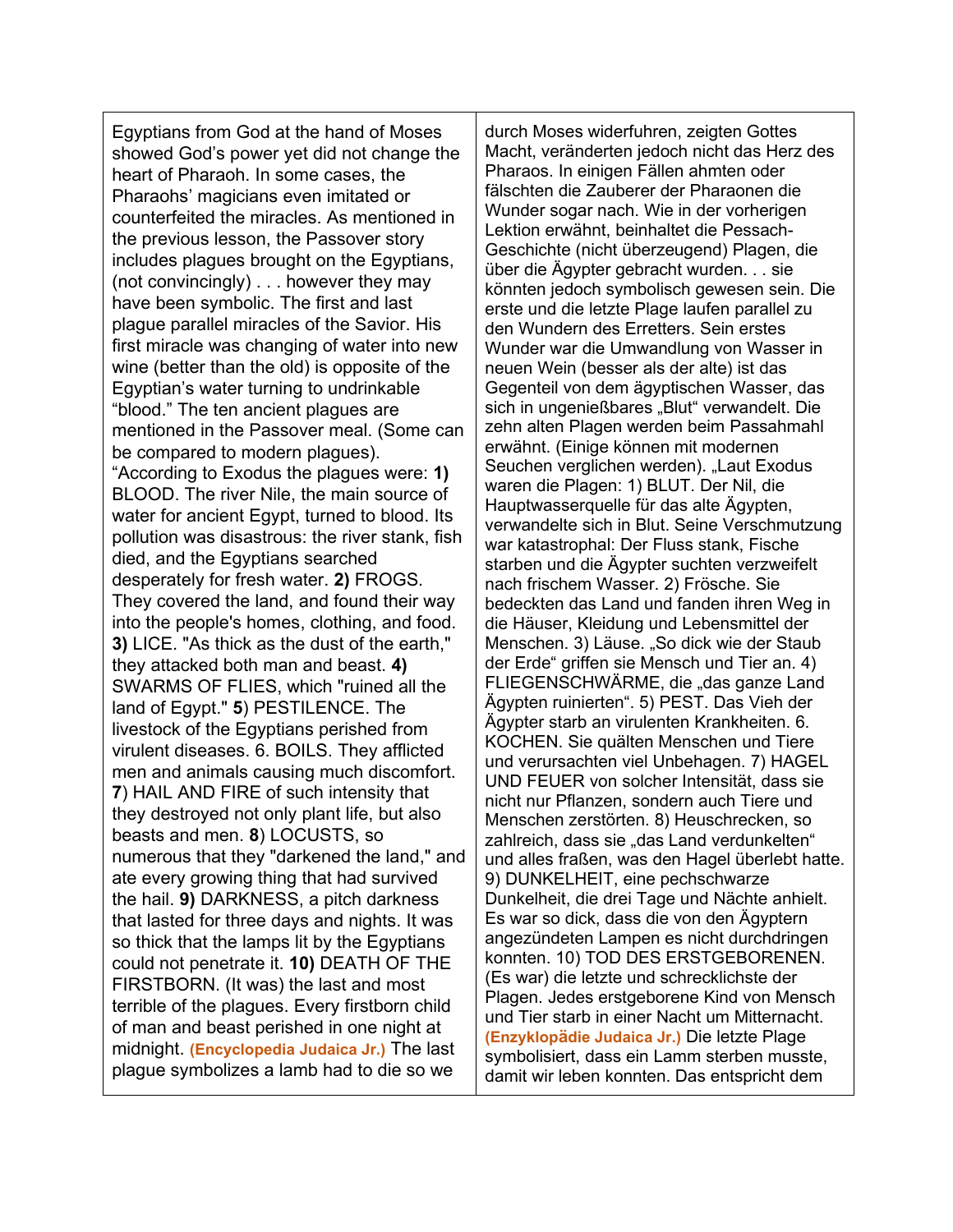| could live. That parallels the death of the<br>"First-born Lamb of God," and His gift of<br>resurrection to all mankind.                                                                                                                                                                                                                                                                                                                                                                                                                                                                                                                                                                                                                                                                                                                                                                                                                          | Tod des "erstgeborenen Lammes Gottes" und<br>seinem Geschenk der Auferstehung an die<br>ganze Menschheit.                                                                                                                                                                                                                                                                                                                                                                                                                                                                                                                                                                                                                                                                                                                                                                                                                                                                                                                                      |
|---------------------------------------------------------------------------------------------------------------------------------------------------------------------------------------------------------------------------------------------------------------------------------------------------------------------------------------------------------------------------------------------------------------------------------------------------------------------------------------------------------------------------------------------------------------------------------------------------------------------------------------------------------------------------------------------------------------------------------------------------------------------------------------------------------------------------------------------------------------------------------------------------------------------------------------------------|------------------------------------------------------------------------------------------------------------------------------------------------------------------------------------------------------------------------------------------------------------------------------------------------------------------------------------------------------------------------------------------------------------------------------------------------------------------------------------------------------------------------------------------------------------------------------------------------------------------------------------------------------------------------------------------------------------------------------------------------------------------------------------------------------------------------------------------------------------------------------------------------------------------------------------------------------------------------------------------------------------------------------------------------|
| What do we learn from Jewish custom as<br>the plagues are enumerated?<br>Every time a plaque is discussed during the<br>Passover meal, many have the custom to<br>dip their finger into the juice or wine and<br>touch their tongue (father or grandfather<br>first, then everyone else). The real lesson<br>with each event is that we are "saved." The<br>plague turns out to be a sweet reminder of<br>God's goodness to us, despite the difficulty<br>on others. Jewish tradition states that the<br>Egyptians pleaded with Pharaoh to let the<br>Israelites go, the Egyptians even breaking<br>out in an uprising against him. Sometimes<br>God lets the "wicked" fight against the<br>"wicked." "The plagues (may have taken<br>place) almost an entire year Each<br>plague took a month, totaling ten months."<br>(Rabbi Mendel Adelman, www.chabad.org/<br>holidays/passover/pesach_cdo/aid/1653/jewish/<br>The-Ten-Plagues.htm#comments) | Was lernen wir aus dem jüdischen Brauch,<br>als die Plagen aufgezählt werden?<br>Jedes Mal, wenn während des Pessachmahls<br>über eine Tafel gesprochen wird, haben viele<br>den Brauch, ihren Finger in den Saft oder Wein<br>zu tauchen und ihre Zunge zu berühren (zuerst<br>Vater oder Großvater, dann alle anderen). Die<br>eigentliche Lektion bei jedem Ereignis ist, dass<br>wir "gerettet" sind. Die Pest entpuppt sich als<br>süße Erinnerung an Gottes Güte für uns, trotz<br>der Schwierigkeiten für andere. Die jüdische<br>Tradition besagt, dass die Ägypter den Pharao<br>anflehten, die Israeliten ziehen zu lassen, und<br>die Ägypter sogar in einen Aufstand gegen ihn<br>ausbrachen. Manchmal lässt Gott die "Bösen"<br>gegen die "Bösen" kämpfen. "Die Plagen<br>(können stattgefunden haben) fast ein ganzes<br>Jahr Jede Plage dauerte einen Monat, also<br>insgesamt zehn Monate." (Rabbi Mendel<br>Adelman, www.chabad.org/holidays/passover/<br>pesach_cdo/aid/1653/jewish/The-Ten-<br><b>Plagues.htm#comments)</b> |
| How meaningful is the "lamb" offering as<br>the Children of Israel were delivered?<br>The lamb had to be firstborn and<br>unblemished, not a bone was to be broken<br>(Exodus 12:46, Psalm 34:20, John 19:36) and a<br>marking of its blood was on the doorposts.<br>Nothing was eaten that did or would "rise,"<br>because we are to be raised up to travel to<br>the promised land and to be raised from the<br>dead! "And this day shall be unto you for a<br>memorial; and ye shall keep it a feast to the<br>LORD throughout your generations; ye shall<br>keep it a feast by an ordinance forever."<br>(Exodus 12:14) A part of every sacrifice was<br>to be eaten and "taken-into ourselves,"<br>prompting a later Prophet, Nephi, to say,<br>"Wherefore, I said unto you, feast upon the<br>words of Christ; for behold, the words of<br>Christ will tell you all things what ye should<br>do." (2 Nephi 32:3)                            | Wie bedeutungsvoll ist das "Lamm"-Opfer,<br>als die Kinder Israels befreit wurden?<br>Das Lamm musste erstgeboren und makellos<br>sein, kein Knochen durfte gebrochen werden<br>(Exodus 12:46, Psalm 34:20, Johannes 19:36)<br>und eine Markierung seines Blutes war an den<br>Türpfosten. Es wurde nichts gegessen, was<br>"auferstehen" würde oder würde, denn wir<br>sollen auferweckt werden, um in das<br>verheißene Land zu reisen und von den Toten<br>auferweckt zu werden! "Und dieser Tag soll<br>euch zum Gedächtnis sein; und ihr sollt es ein<br>Fest für den HERRN halten bei euren<br>Geschlechtern; ihr sollt es durch eine<br>Verordnung für immer als Fest feiern." (Exodus<br>12:14) Ein Teil jedes Opfers sollte gegessen<br>und "in uns aufgenommen" werden, was einen<br>späteren Propheten, Nephi, dazu veranlasste<br>zu sagen: "Darum habe ich zu euch gesagt,<br>weidet euch an den Worten von Christus; denn<br>siehe, die Worte Christi werden euch alles<br>sagen, was ihr tun sollt." (2 Nephi 32:3)             |